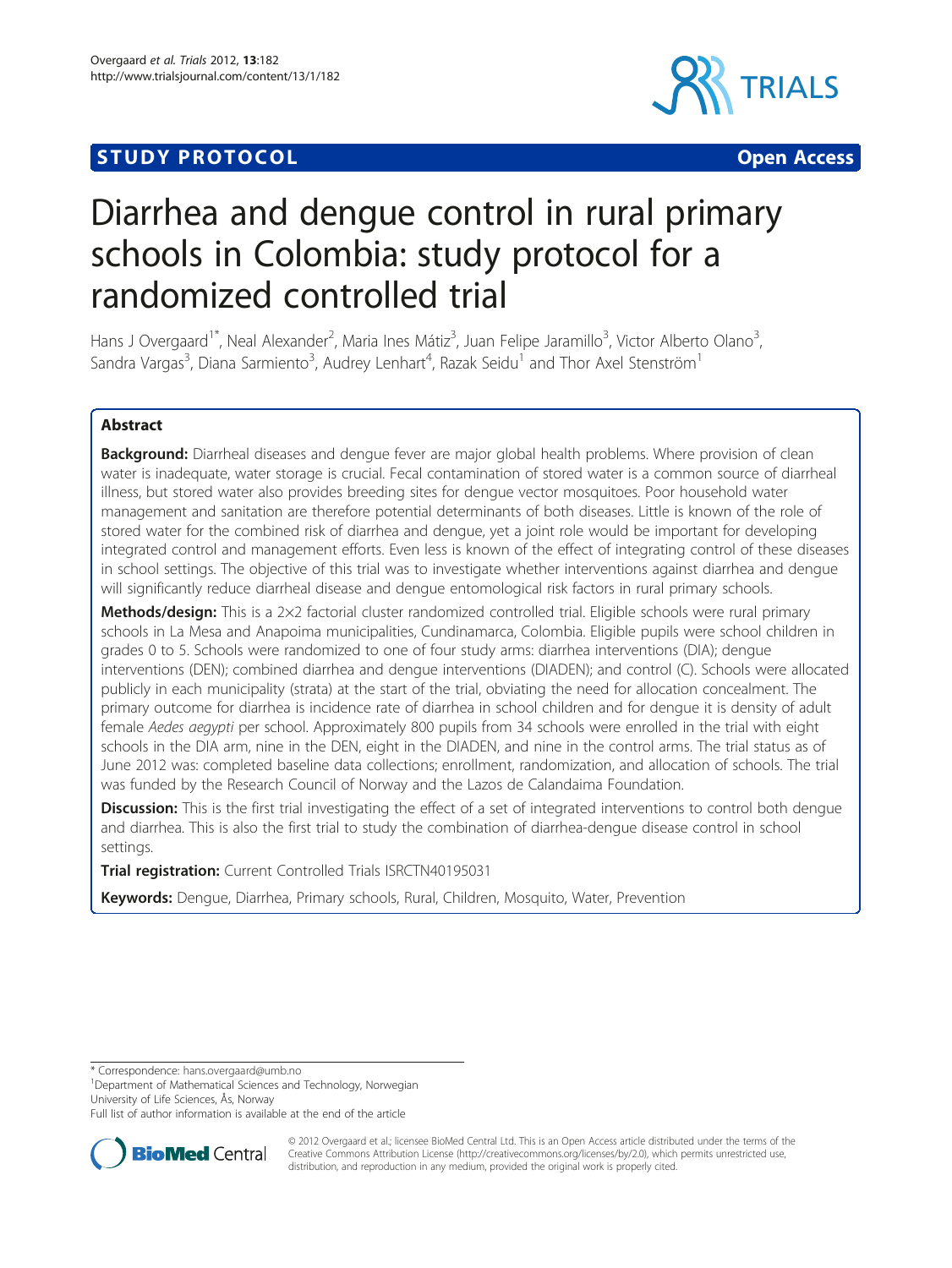# Background

Diarrheal diseases and dengue fever are major global health problems. In areas without a regular, safe water supply, water is frequently stored in containers in and around homes, providing abundant, ideal habitats for dengue vectors to breed. Fecal contamination of stored water used for ingestion is also a source of diarrheal illness. Containers used to intentionally store water may thus be a common denominator for both diseases. Effective control of both diarrheal diseases and dengue depends on the provision of a reliable supply of safe water, appropriate water management practices, and community participation in control efforts [\[1,2](#page-9-0)]. Integrated interventions that target both diseases are likely to be both effective and cost-efficient.

Globally, about 88% of the diarrheal disease burden is due to unsafe water supply and lack of sufficient sanitation and hygiene [\[1,3](#page-9-0)]. An estimated 780 million people lack access to safe water sources and 2.5 billion do not use improved sanitation [[4\]](#page-9-0). Despite these high numbers, substantial improvements have been achieved during the last decades evidenced by 89% of the global population currently using improved drinking water sources and 63% having access to improved sanitation. In fact the target of the Millennium Development Goal to reduce by half the proportion of people without sustainable access to safe drinking water has been met [\[4](#page-9-0)]. However, about 4 billion cases of diarrhea still occur annually, killing about 2 million people, primarily children in developing countries [\[1](#page-9-0),[5](#page-9-0)]. Infections usually arise through ingestion of water contaminated with human or animal feces [[6\]](#page-9-0). Inadequate domestic water supply, for example absent or irregular piped water, forces people to collect water and store it in or near houses. Microbial contamination between source and point-of-use is often a significant cause of reduced water quality [\[7](#page-9-0)].

Dengue fever is the most rapidly spreading vectorborne disease globally. Around 50 million cases, mainly children, occur annually in about 100 countries [[8](#page-9-0)] and about 2.5 billion people live in risk areas [\[9](#page-9-0)]. Dengue, and its more severe manifestation, dengue hemorrhagic fever (DHF), are caused by a flavivirus with four different serotypes. Dengue is transmitted primarily by the Aedes aegypti mosquito, which preferentially breeds in artificial water containers in close proximity to human habitation. Dengue transmission risk increases with rapid, unplanned, and unregulated urban development, poor water storage, and unsatisfactory sanitary conditions [\[8,10](#page-9-0)-[13\]](#page-9-0). As no effective dengue vaccine or therapeutic drugs are available, vector control is the only way to prevent dengue transmission.

Diarrhea and dengue are both highly endemic throughout Latin America and the Caribbean. In 2000, an estimated 71.5 million people lacked access to safe

drinking water in this region [\[14](#page-9-0)]. In 2000, 76% of Colombian municipalities did not have potable water, and an estimated 60% of the inhabitants in rural areas had a medium to high risk of contracting diseases because of poor water quality [\[15](#page-9-0)]. In 2009, 14.4 million people were at high risk of water shortage and only 40% of households had both water connection and sewage [\[16](#page-9-0)]. In 20% of Colombian municipalities (222 of 1,102) the water supply coverage in rural areas was <30% and in as many as 54% of all Colombian municipalities the sewage coverage in rural areas was <30% [\[16\]](#page-9-0). Region-wide infant mortality rates from diarrheal disease were 3.7% during 2000 to 2005, but in the Andean sub-region, including Colombia, the rate was 7.8% [[17](#page-9-0)]. Diarrhea is a leading cause of morbidity and one of the 10 most important in terms of mortality in Colombia [\[18](#page-9-0)], with an estimated prevalence of 13% in children <5 years old [[19\]](#page-9-0). In 2008, the Pan-American Health Organization (PAHO) reported that Brazil, Venezuela, México, and Colombia had the highest number of dengue cases in the Americas. In Colombia, about 65% of the urban population is considered to be at high risk of contracting dengue. Dengue hemorrhagic fever (DHF) incidence in Colombia constitutes 58.6% of all DHF in the Andean region, and 30% of all DHF in the Americas [[15](#page-9-0)]. All four dengue virus serotypes circulate in Colombia and in addition to Ae. aegypti, a secondary dengue vector, Aedes albopictus, has become established in western Colombia [[20,21\]](#page-9-0). In Colombia, as in many other countries, the organophosphate larvicide temephos is commonly added to water storage containers as a key component of dengue vector control programs. Although temephos is safe for human consumption [\[22\]](#page-9-0), temephos treatment often encounters strong opposition from householders when the water is used for drinking, as it can cause the water to appear cloudy and has a disagreeable taste. Lack of a chemical barrier to mosquito breeding puts drinking water containers at a potentially higher risk of becoming dengue vector breeding sites. Resistance to temephos in Aedes aegypti has been identified in many locations in Colombia, including in the current study area [[23-25\]](#page-9-0).

Studies from the Caribbean region indicate that poor provision of reliable drinking water supply and waste disposal services was largely responsible for Ae. aegypti propagation [[26](#page-9-0),[27](#page-9-0)]. In Colombia, householders often keep a stored supply of water in the home, even in areas with access to piped water. On this country's Caribbean coast, household water storage tanks and drums were found responsible for producing up to 95% of Aedes aegypti pupae [[28](#page-9-0)]. These same containers were also shown to be the primary dengue vector breeding sites in studies in Antioquia and Cundinamarca provinces in central Colombia [[29,30](#page-9-0)]. While the water stored in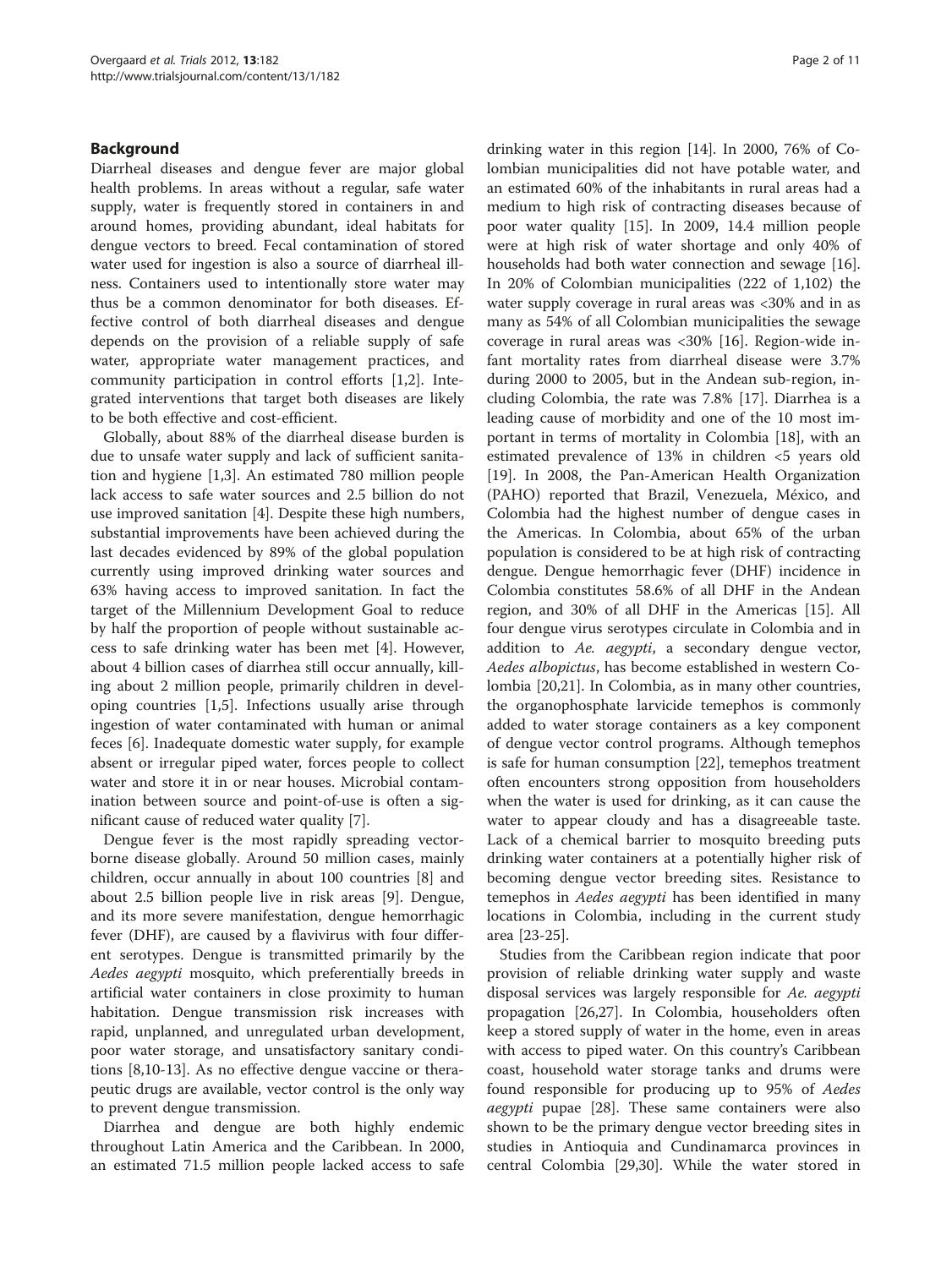these containers is often used for washing and cooking, it can also be used for human consumption. Although little published research is available on the epidemiology of diarrheal illness in Colombia, lack of access to reliable, clean drinking water is likely a key factor in making it a leading cause of morbidity, particularly among children.

There is little existing information on the functional relationships between diarrhea and dengue fever. A literature search reveals few studies where risk factors of the two diseases have been studied simultaneously and how one affects the other. Full-text searches of the Cochrane database, Web of Science<sup>SM</sup>, and Pub Med using the search terms 'dengue', 'dengue fever', 'diarrhea', and 'diarrhoea' and combinations thereof yielded no relevant studies. As no studies of this kind have been carried out in schools, little is known of how stored water influences the risk of diarrhea and dengue and how interventions against both diseases affect children in school settings.

Our study focuses on schools for two key reasons. First, the morning biting peak of the local dengue vector occurs when children are likely to be in school [\[30\]](#page-9-0). If schools are important dengue vector breeding grounds, children attending school may be disproportionately exposed. Second, only about 37% of the schools in the study area have access to potable water [[31\]](#page-9-0), potentially exposing pupils to diarrheal pathogens from water ingested at school.

This study protocol description follows the CONSORT statement extension to cluster randomized trials [[32\]](#page-9-0).

# **Objectives**

This trial will investigate whether a set of diseasespecific interventions will significantly reduce diarrheal cases and dengue entomological risk factors in rural primary schools in two municipalities in Colombia. The hypothesis is that the interventions will significantly reduce the number of diarrheal disease cases, the number of school absence episodes, dengue vector infestation, and water contamination as compared to schools that do not receive the interventions.

Specifically, we hypothesize that the interventions will:

- (1) Reduce exposure to diarrhea risk factors in schools by:
	- a. improving drinking water quality;
	- b. improving hand-washing practices;
	- c. improving sanitary hygiene;
	- d. improving health education on diarrheal disease prevention.
- (2) Reduce exposure to dengue risk factors in schools by:
- a. reducing mosquito entry to school classrooms by insecticide-treated curtains;
- b. reducing dengue mosquito vector breeding through source reduction and larval control;
- c. improving health education on dengue prevention.
- (3) Reduce the incidence of diarrheal illness in school children.
- (4) Reduce the number of absence episodes and length of those due to these illnesses.

# Methods/design

# Trial design

This is a 2×2 factorial cluster randomized controlled trial to study the effect of a set of diarrhea interventions (DIA) and a set of dengue interventions (DEN) delivered in rural primary schools in Colombia to eligible school children to reduce diarrheal disease and exposure to dengue vectors. Each school (cluster) is randomized to one of four study arms: DIA, DEN, DIADEN, and control (C). Randomization of study arms is stratified by municipality (two municipalities, that is, two levels). Control schools will carry out their normal activities without any intervention through this or any other project. A cluster design was considered the only feasible option for two main reasons. First, it would not be possible to evaluate the effect of the two individual interventions if they were both implemented in all the same schools. Second, it will be possible to evaluate the interventions as they would have been implemented in a practical disease control initiative. Furthermore, a factorial design allows comparison of separate and combined intervention sets with controls.

# Location and recruitment of participants

The trial is carried out in rural primary schools in two municipalities, La Mesa and Anapoima, in Tequendama province, Cundinamarca department, Colombia (Figure [1](#page-3-0)). These municipalities were selected based on presence of diarrheal diseases and dengue in this province. Furthermore, the University El Bosque has as a policy to focus research in the Apulo river basin, where the two municipalities are located. We have conducted previous studies in the area related to environmental conditions in rural schools, water filters, solid waste, and dengue [\[33](#page-9-0)- [35](#page-9-0)]. The reason for focusing on rural areas was due to the general lack of improved sanitation and access to improved sources of drinking water in rural areas [[4](#page-9-0)] and reports of increasing risk of dengue transmission in rural areas [\[12,](#page-9-0)[36](#page-10-0)]. The emphasis of schools in this study was because of the fact that school children are a natural entry point for health education activities aimed at improved community public health [[37\]](#page-10-0).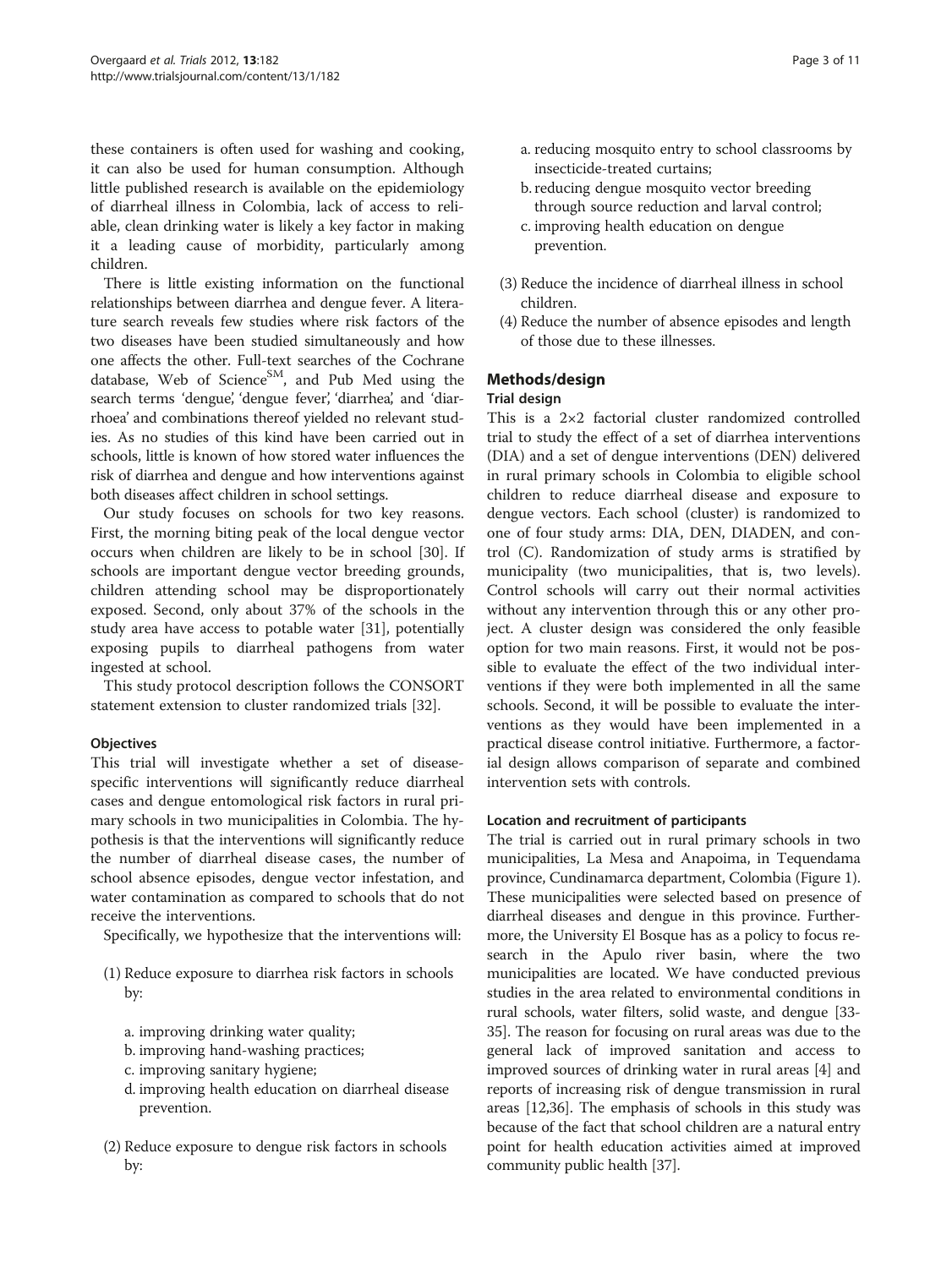<span id="page-3-0"></span>

A list of all schools in the two municipalities was provided by the municipal administration in each municipality. Rural schools with pupils in grades 0 to 5 (ages 5 to 16 years) were selected from this list. The schools' principals and teachers of each class with pupils in this age group were contacted by project staff, informed about the study, and invited to participate. A flow chart of school and pupil selection is shown in Figure [2.](#page-4-0)

# School inclusion criteria

All rural primary schools, with grades 0 to 5, within the boundaries of the two municipalities with a written consent of the school teachers to participate will be included in the trial. Inclusion schools will not be involved in any diarrheal or dengue control program.

# School exclusion criteria

Schools whose participation is considered infeasible will be excluded, for example large rural schools (colegios, with >100 pupils and > five grades), and those which are inaccessible or closed. Schools not wishing to participate in the trial will also be excluded.

# Pupil inclusion criteria

All pupils in the participating rural schools will be recruited for follow-up. Both assent from the pupil, and written consent from a parent or guardian is required for children to participate in the trial. Newly enrolled children will also be eligible to participate, maintaining an open cohort.

# Pupil exclusion criteria

Pupils without either assent or parental consent will not participate in the trial. Pupils will leave the study if they change enrolment to a school outside the study area.

#### Interventions

Each set of interventions, DIA and DEN, targets various determinants or components of each disease as shown in Table [1.](#page-5-0)

# Diarrhea

Water filters will be installed to improve the quality of the drinking water used in schools. The ceramic filters, originally of pre-Columbian design, have been improved and promoted by the non-governmental organization Potters for Peace [[38\]](#page-10-0). In Colombia the production and distribution of these filters are supported by the nongovernmental organization Oxfam. All drinking water containers will be provided with fitted lids or nets covering the opening of the container. These containers will be cleaned once per semester by technical staff of each municipality. Teachers and children will oversee that containers remain covered. Interventions related to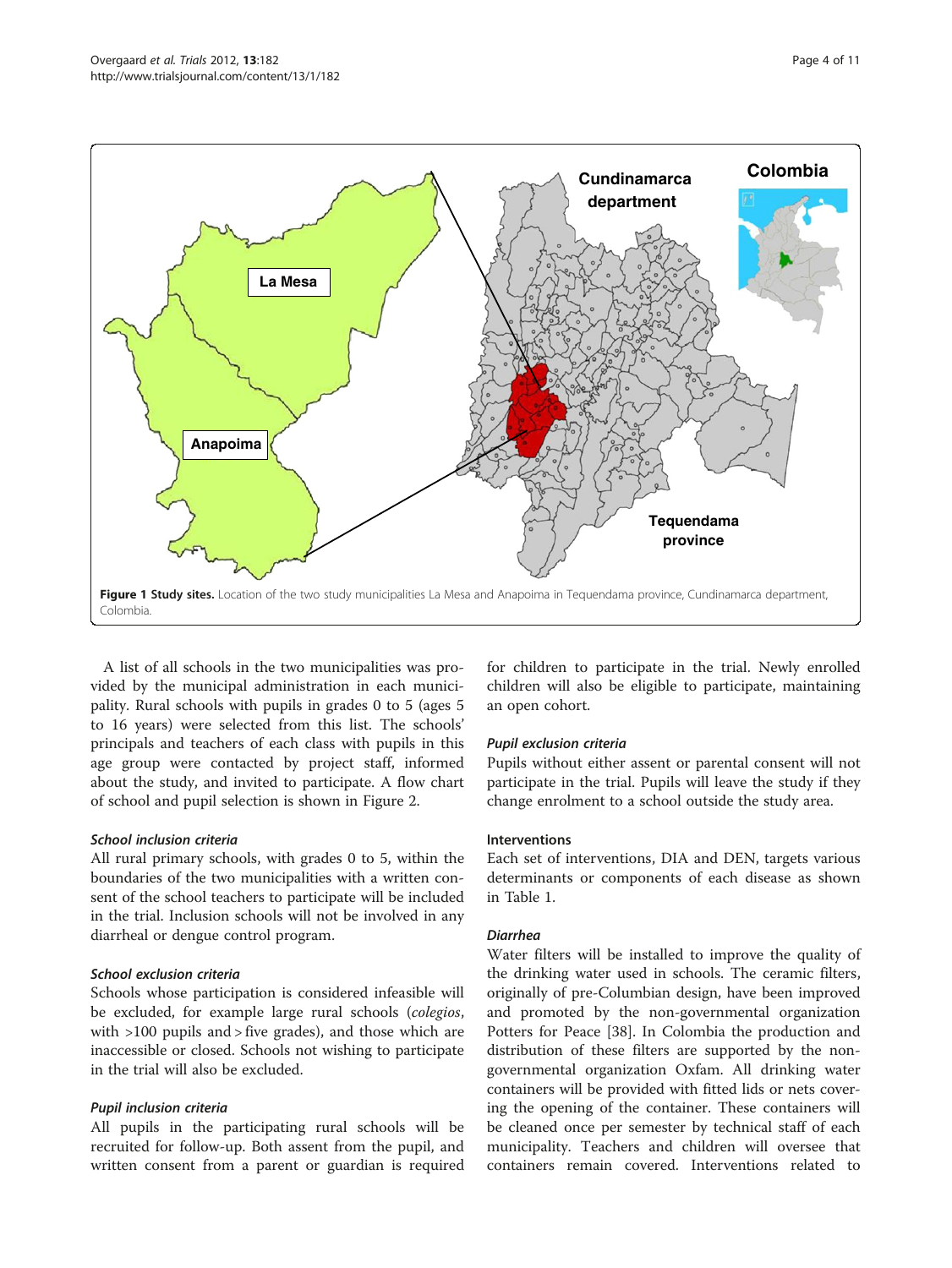<span id="page-4-0"></span>

hygiene practices are the promotion of hand washing with soap and the proper use and cleaning of toilets. Soap will be provided by the project and pupils will be instructed how to wash their hands. Hand-washing will be carried out before eating and after toilet visits. Cleaning of toilets will be carried out on a daily basis by each school. The DIA educational campaign consists of project-designed educational and training guides on diarrheal disease, hand-washing, hygiene, and health and water relationships adjusted to the curricula of the children's ages.

# Dengue

To reduce dengue entomological risk factors, we will install insecticide-treated curtains to reduce mosquito entry into schools. Windows in all classrooms and computer rooms will be fitted with deltamethrin-treated curtains made from LifeNet<sup>®</sup> material produced by Bayer CropScience. Life- $Net^{\circledR}$  is a long-lasting insecticide-treated material with deltamethrin incorporated into polypropylene fibers. LifeNet<sup>®</sup> has interim approval by the World Health Organization Pesticide Evaluation Scheme (WHOPES) for use in vectorborne disease control [[39](#page-10-0)]. Insecticide susceptible tests were carried out on mosquitoes from the study area which revealed that mosquitoes were 100% susceptible to deltamethrin. In contact with the skin, the main adverse effect of pyrethroids such as deltamethrin may produce tingling and other sensations known as paresthesia [\[40\]](#page-10-0). A risk assessment of deltamethrin-treated bednets for malaria concluded that the 'risk:benefit ratio is very favorable' [[41](#page-10-0)]. The study will not hold any liquid insecticides.

All water containers will be provided with fitted lids or nets covering the opening of the container that completely prevent the entry of mosquitoes. Teachers and children will regularly oversee that containers are covered/sealed. Those containers that cannot be fitted with lids or nets will be treated with pyriproxyfen (Sumilarv<sup>®</sup>, Sumimoto Chemical Company), an insect growth regulator which prevents the emergence of adult mosquitoes that is also approved by WHOPES [\[42\]](#page-10-0). Pyriproxyfen will be administered according to the producer's guidelines. Larval source management will also be carried out by solid waste clean-up and collection campaigns arranged by teachers and project staff and carried out by pupils. These campaigns will be carried out at the beginning of each semester and when pupils return from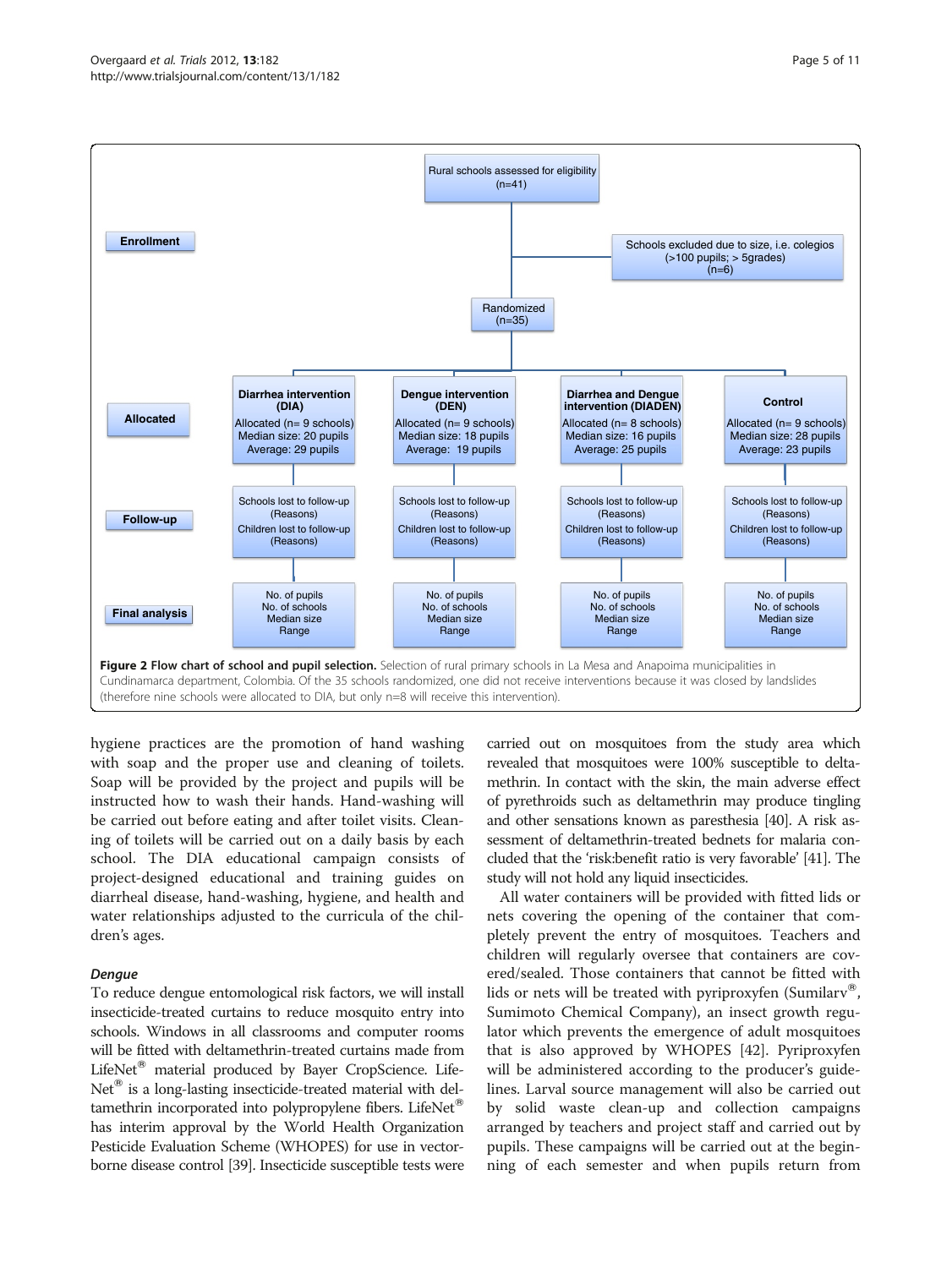<span id="page-5-0"></span>

| Component                        | Intervention                                                                                                                               | Frequency<br>of<br>intervention        | Objectively<br>verifiable indicators                                             | Sources of<br>verification                                                                  | <b>Expected outcome</b>                                                                        |
|----------------------------------|--------------------------------------------------------------------------------------------------------------------------------------------|----------------------------------------|----------------------------------------------------------------------------------|---------------------------------------------------------------------------------------------|------------------------------------------------------------------------------------------------|
|                                  | (a) Diarrhea interventions (DIA)                                                                                                           |                                        |                                                                                  |                                                                                             |                                                                                                |
| <b>Drinking</b><br>water quality | Drinking water filters                                                                                                                     | Continuous                             | Values of water<br>quality parameters <sup>a</sup>                               | Field collection                                                                            | Clean water supply                                                                             |
|                                  | Cover drinking containers with lids                                                                                                        | Continuous                             | Observational index:<br>lid fitted correctly<br>(yes/no)                         | Field observation                                                                           | Clean water supply.<br>Ensuring no additional<br>contamination to water                        |
|                                  | Cleaning water storage containers                                                                                                          | At least once<br>per semester          | Observational index:<br>appearance clean<br>(yes/no)                             | Field observation $+$<br>responsible municipal<br>authority                                 | Clean water supply.<br>Ensuring no additional<br>contamination to water                        |
| Hygiene                          | Promotion of hand-washing with soap                                                                                                        | Daily                                  | 1. Presence of soap<br>(yes/no).                                                 | Field observation<br>survey (for indicator 1<br>and 2). Questionnaire<br>(for indicator 3). | Hand-washing practices<br>carried out and<br>maintained (as taught in<br>educational campaign) |
|                                  |                                                                                                                                            |                                        | 2. Availability of water<br>for hand-washing<br>(yes/no).                        |                                                                                             |                                                                                                |
|                                  |                                                                                                                                            |                                        | 3. Frequency of hand-<br>washing with soap by<br>school pupils                   |                                                                                             |                                                                                                |
|                                  | Promotion of proper use and cleaning<br>of toilets                                                                                         | Daily                                  | Toilet cleanliness<br>score                                                      | Field observation                                                                           | Eliminate potential routes<br>for feces ingestion during<br>toilet use                         |
| <b>Education</b><br>and training | Educational campaign on diarrheal<br>disease, hand-washing, hygiene, health<br>and water relationships                                     | Monthly<br>modules                     | KAP score                                                                        | KAP questionnaire                                                                           | Children acquired proper<br>hygiene and sanitation<br>knowledge and practices                  |
|                                  | (b) Dengue interventions (DEN)                                                                                                             |                                        |                                                                                  |                                                                                             |                                                                                                |
| Adult<br>mosquitoes              | Insecticide treated curtains                                                                                                               | Continuous                             | Aedes aegypti adult<br>mosquito density                                          | Field collections                                                                           | Reduce adult mosquito<br>density                                                               |
| <b>Immature</b><br>mosquitoes    | Cover containers with lids or covers                                                                                                       | Continuous                             | Aedes aegypti larval<br>and pupal density                                        | Field collections                                                                           | Reduce immature<br>mosquito density                                                            |
|                                  | Treatment with pyriproxifen in<br>containers that cannot be fitted with<br>lids or covers                                                  | Continuous<br>with weekly<br>follow-up | Aedes aegypti larval<br>and pupal density                                        | Field collections                                                                           | Reduce immature<br>mosquito density                                                            |
| Solid waste                      | Larval source control through solid<br>management waste management                                                                         | At least once<br>per semester          | Number of positive<br>Aedes aegypti<br>immature breeding<br>sites in solid waste | Field observation                                                                           | Elimination of breeding<br>sites                                                               |
| <b>Education</b><br>and training | Educational campaign on dengue<br>disease; vector biology, ecology, and<br>control; role of solid waste; water and<br>health relationships | Monthly<br>modules                     | KAP score                                                                        | KAP questionnaire                                                                           | Children acquired<br>knowledge and practices<br>on dengue and mosquito<br>control              |

aln-situ: temperature, pH, electrical conductivity, total dissolved solids; Laboratory: Total coliforms, fecal coliforms, and E. coli.

holidays. The waste will be separated into biodegradable and non-biodegradable waste. The biodegradable waste will be managed in the school and the nonbiodegradable waste will be stored safely until collected by the municipality administration once per semester. The DEN educational campaign consists of projectdesigned educational and training guides on dengue disease, vector biology/ecology/control, the role of solid waste as mosquito breeding sites; and water and health relationships with age-adjusted curricula.

Interventions will be implemented at the start of the school year (February to April 2012) and will continue for at least three complete school semesters (1.5 years) (four complete school semesters or 2 years may be possible, depending on funding). Supervision and management of interventions and adherence to the activities will be monitored monthly by teachers and the project team.

# **Outcomes**

The primary outcome measure for diarrhea will be the incidence rate of diarrhea in school children detected by school absence registers and parental confirmation. The primary outcome measure for dengue entomological risk will be Ae. aegypti adult density per school (Table [2](#page-6-0)).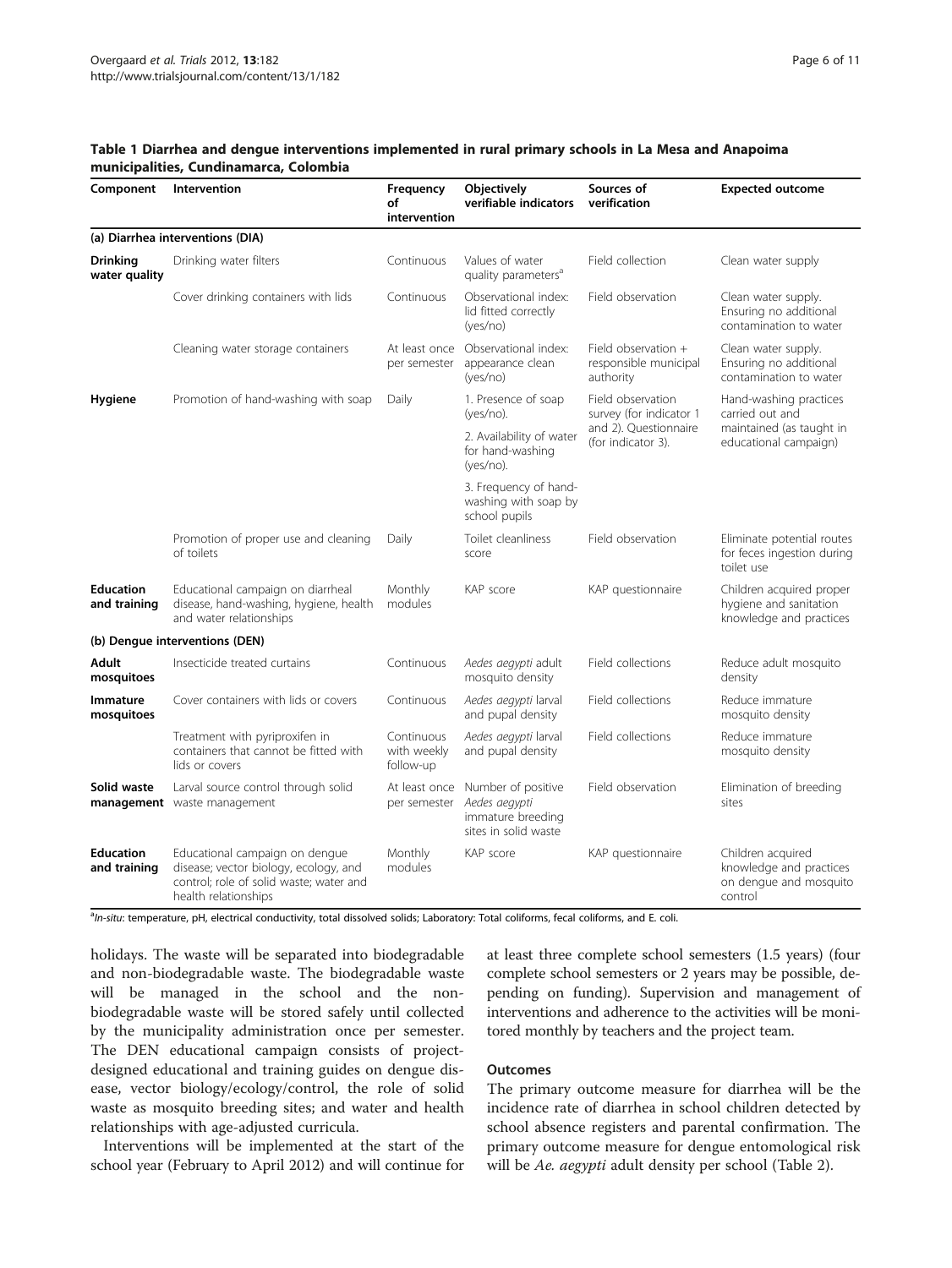| Outcome                                                                                                            | Collected by                                                                                                                                                   | Frequency of<br>collection                      | Source                                      |
|--------------------------------------------------------------------------------------------------------------------|----------------------------------------------------------------------------------------------------------------------------------------------------------------|-------------------------------------------------|---------------------------------------------|
| <b>Primary outcomes</b>                                                                                            |                                                                                                                                                                |                                                 |                                             |
| Incidence rate of diarrhea in school children                                                                      | School absence registers and parental confirmation (telephone<br>interview)                                                                                    | Recorded daily,<br>collected weekly             | Teachers;<br>children's<br>parents          |
| Density of adult female Aedes aegypti in each<br>school (that is, number of mosquitoes<br>collected per time unit) | Electric Prokopack aspirator in 10 to 15 min per classroom                                                                                                     | At 4, 9, and 15<br>months post-<br>intervention | Collections in<br>schools                   |
| Secondary outcomes                                                                                                 |                                                                                                                                                                |                                                 |                                             |
| Breteau index (number of containers with Ae.<br>aegypti immatures/100 schools)                                     | Dippers and nets                                                                                                                                               | At 4, 9, and 15<br>months post-<br>intervention | Containers in<br>schools                    |
| Number of pupil absence episodes and<br>absence days due to diarrhea                                               | School absence registers and parental confirmation (telephone<br>interview)                                                                                    | Recorded daily,<br>collected weekly             | Teachers and<br>parents of<br>children      |
| Number of pupil absence episodes and days<br>due to probable denque                                                | School absence registers, parental confirmation (telephone<br>interview), and health clinic confirmation. Probable cases<br>defined based on WHO criteria [13] | Recorded daily,<br>collected weekly             | Teachers,<br>parents, and<br>health clinics |
| Number of pupil absence episodes and days<br>due to all-cause illness                                              | School absence registers and parental confirmation (telephone<br>interview)                                                                                    | Recorded daily,<br>collected weekly             | Teachers and<br>parents of<br>children      |
| Values of drinking water quality parameters <sup>a</sup>                                                           | Water samples                                                                                                                                                  | At 4, 9, and 15<br>months post-<br>intervention | Drinking water<br>containers in<br>schools  |
| Values of calculated KAP-scores                                                                                    | Ouestionnaires                                                                                                                                                 | At 4, 9, and 15<br>months post-                 | School children                             |

<span id="page-6-0"></span>Table 2 Primary and secondary outcome measures for evaluating diarrhea and dengue interventions in rural primary schools in La Mesa and Anapoima municipalities, Cundinamarca, Colombia

aln-situ: temperature, pH, electrical conductivity, total dissolved solids; Laboratory: Total coliforms, fecal coliforms, and E. coli.

The secondary outcome measures are the Breteau index (number of containers with Ae. aegypti immatures/100 schools) (other measures of immature dengue vector infestation will also be measured), number of pupil absence episodes and days absent due to diarrhea, number of pupil absence episodes and days absent due to probable dengue, number of pupil absence episodes and total days absent due to any other illnesses, a selected set of drinking water quality parameters, and values of calculated KAP scores (Table 2).

#### Sample size

The sample size calculations were carried using a target number of participants of 873 pupils from 35 schools with an average of 25 pupils per cluster (school) (range, 5 to 96 pupils), and a harmonic mean of approximately 17. The latter was used in sample size calculations (see below) to allow for variation in school sizes.

For the diarrhea intervention, the sample size is in terms of numbers of schools and numbers of children per school. For the dengue intervention, the sample size is in terms of numbers of schools, since the primary endpoint will be measured only in schools. In other words, cluster-randomization applies to the diarrhea endpoint, but, in practice, not to the dengue endpoint, since there is only one school per cluster.

intervention

#### Diarrhea intervention

The sample size for the primary endpoint of diarrhea incidence was calculated using methods for clusterrandomized trials [[43\]](#page-10-0). Existing data from the study area were used to estimate baseline diarrhea incidence (0.28/ person-year) and within-school clustering (coefficient of variation  $k = 0.8$ ). For 17 children per school followed up for 2 years, 35 schools achieve 90% power for a 75% reduction in incidence and 5% two-sided significance level.

#### Dengue intervention

Baseline values of the primary dengue endpoint (Ae. aegypti adult density in schools) were based on values reported from Mexican schools [[44](#page-10-0)], as no comparable data were available from Colombia. To allow for overdispersion relative to Poisson, a negative binomial distribution was fitted to these data, yielding a mean of 24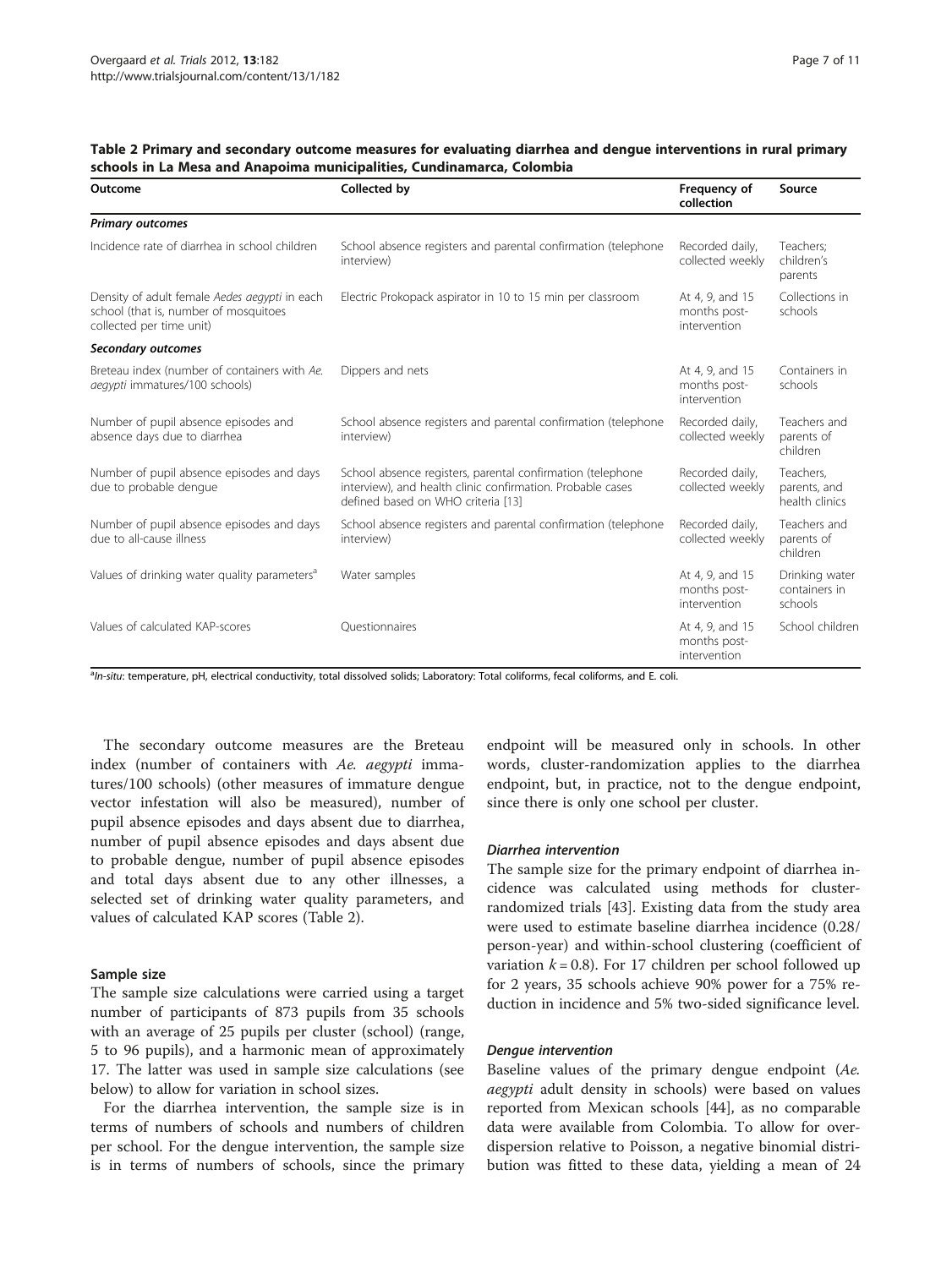mosquitoes per schools and dispersion parameter  $(\theta)$  of 0.75. Then, power was estimated using the method of Brooker et al. [\[45](#page-10-0)] which assumes equal numbers per arm. Taking the above parameters and 17 schools per arm, a 70% reduction in numbers is detectable with 84% power, and 75% reduction with 92% power. The power is slightly higher for 18 *vs.* 17 schools, which are the numbers randomized per arm for each of the two main comparisons (Figure [2](#page-4-0)).

# Sequence generation and allocation concealment

Anapoima and La Mesa municipalities differ in ways which are likely to be associated with the trial outcomes. For example, La Mesa schools are located at higher altitudes (712 to 1,610 meters above sea level) than Anapoima schools (588 to 1,089meters above sea level). Furthermore, only Anapoima has a municipal educational board which potentially improves educational follow-up. We therefore decided to stratify based on municipality [[46](#page-10-0)]. Allocation of schools to the different trial arms was carried out at an open-to-the-public randomization event in each municipality before the start of the school year. After fully informing the school principals and teachers of the purpose of the event a raffle was arranged where a representative of each school drew a number indicating to which arm of the trial their schools would be allocated. To minimize bias at the time of data analysis each school was assigned a unique code to blind the statistician analyzing the data. All schools were thus allocated publicly at the start of the trial, obviating the need for allocation concealment. Control schools will receive the interventions at the end of the project if these interventions effectively affect the outcome measures.

# Statistical methods

For the diarrhea outcome, clustering will be taken into account by analyzing the school-level rates. The above sample size method [\[43\]](#page-10-0) assumes the analysis will be done by a t-test comparing such summary rates between two arms. This is equivalent to analysis of covariance (ANCOVA) with a single binary explanatory variable. For the current trial, additional explanatory variables are required to allow for: (a) two interventions rather than one; and (b) the stratification by municipality. The response variable (school-level diarrhea incidence) may be log-transformed if this results in a more normal (Gaussian) distribution of the residuals. A secondary analysis will include a further binary explanatory variable representing the interaction term between the two interventions.

The dengue outcome, Aedes aegypti density, will be summed over follow-up time points to give a single rate per school. This will be analyzed by negative binomial

regression using the number of adults, and the logarithm of the sampling effort (that is, person-time spent aspirating) as an offset. Hence, this analysis will yield density ratios. As for diarrhea incidence, the explanatory variables for the primary analysis will be trial arm and stratum.

Neither of the above primary analyses will include an interaction term although these will be estimated in secondary analyses.

# Data collection methods

Both quantitative and qualitative methods will be employed to address the objectives of this research. Data will be collected at 4, 9, and 15 months post-intervention, unless otherwise mentioned. The project will involve the following methods:

- 1. Health: Pupils' absences from school for health reasons will be recorded and confirmed by phone calls to parents and, if necessary, house visits made by a health technician and supervised by the project physician. Probable dengue cases will be defined according to WHO criteria [\[13\]](#page-9-0). Data for pupil absences will be recorded daily by teachers and collected weekly by project staff.
- 2. Entomology: Dengue vector infestation and abundance will be evaluated by adult and immature collections. Adult mosquito collections will be carried out inside schools with a battery-driven Prokopack aspirator [\[47](#page-10-0)] for 10 to 15 min in each classroom. Immature collections will be carried out in containers in schools. The immature collection enables the calculation of various immature indices, of which the Breteau index (number of positive containers/100 schools) and the number of pupae in relation to human population (number of Ae. aegypti pupae/person) are the most important. Aedes pupal productivity survey methodology allows for identification of the most epidemiologically important container types [[48](#page-10-0)]. Water-holding containers in schools and their peri-domestic environments will be identified, counted, measured, and classified according to shape (S), use (U), and material (M) using the standardized container classification methodology (SUM-method) [[49\]](#page-10-0). Mosquitoes will be identified in the field laboratory using common identification keys (for example,  $[50,51]$  $[50,51]$  $[50,51]$  $[50,51]$  $[50,51]$ ).
- 3. Water quality: Fecal contamination and physicochemical parameters of stored water in schools. Presence of *E. coli* will be used as a proxy for risk of diarrheal infections according to WHO guidelines [[6](#page-9-0)]. In each selected school, samples from all drinking water containers and taps will be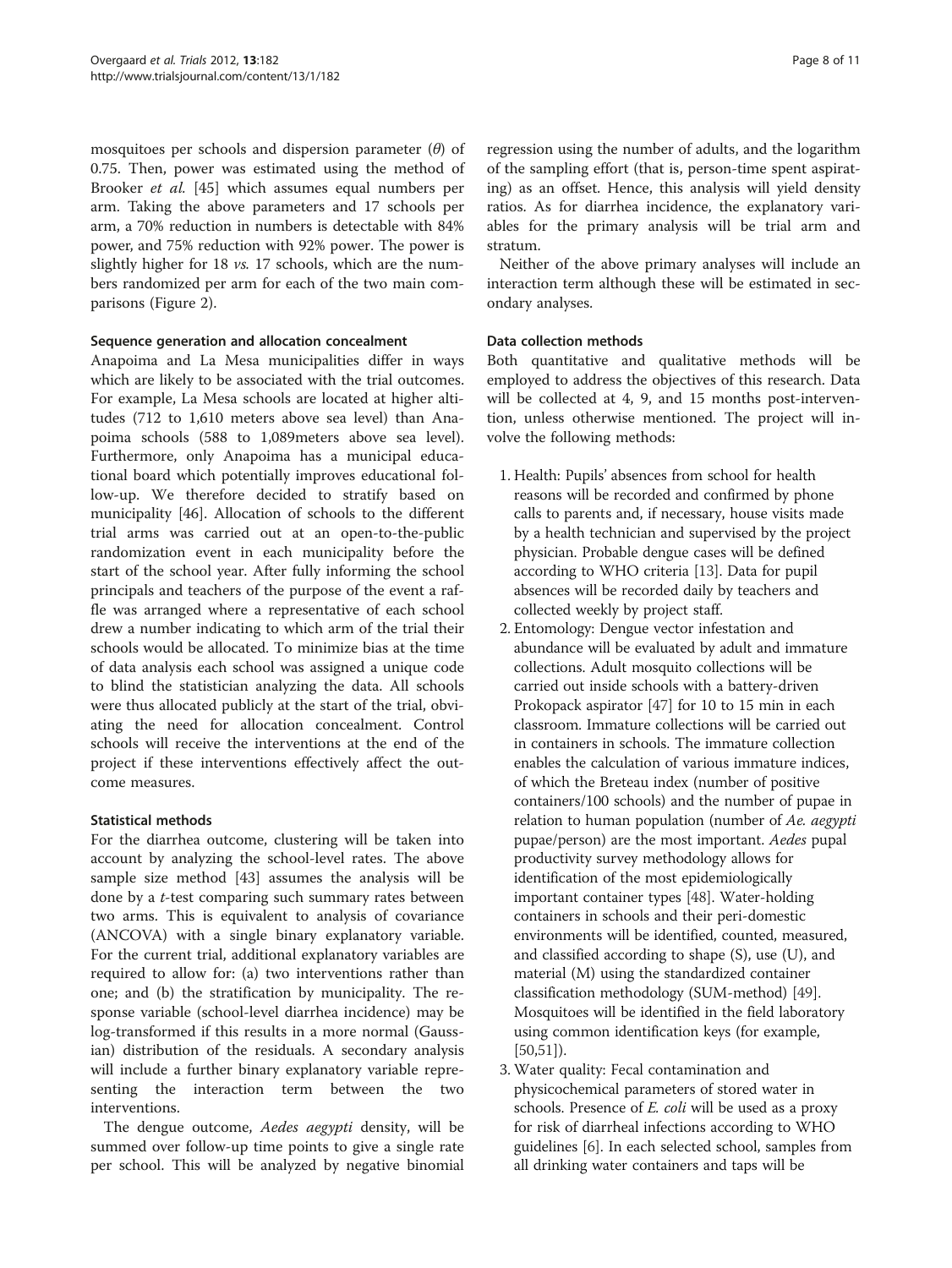collected for both in situ tests (temperature, pH, electrical conductivity, and total dissolved solids) and laboratory analysis (fecal coliforms and E. coli) following standard methods [[52](#page-10-0)]. Each sample bottle will be labeled with school and container codes and transported on ice to a certified laboratory (Daphnia Laboratory, Bogotá, Colombia) for analysis.

- 4. Knowledge, attitudes, and practices: Pre-designed questionnaires on the knowledge attitudes and practices will be administered to pupils and teachers.
- 5. Location: The geographical location of each school will be recorded by a handheld GPS and plotted in a GIS using available digitized base maps for spatial analyses and for presentation purposes.
- 6. Climate: General climate data (rainfall, temperature, and humidity) will be retrieved from hydrometereological stations of the Corporacion Autonoma Regional de Cundinamarca (CAR) for the Tequendama province, of which two are located in La Mesa municipality. At a local level, climate data will be collected in three selected schools in each municipality, based on differences in altitude and precipitation. Indoor maximum and minimum temperatures, indoor humidity, and rainfall will be measured twice daily (07:00 and 12:00) during school days. Data will be collected by school children with supervision of teachers.

# Publication policy

The principal investigators will ensure that the results of this trial are published regardless of outcomes. Reporting of the trial results will follow the guidelines of the CON-SORT statement [\[32\]](#page-9-0).

# Ethical review

The study will be conducted according to the Declaration of Helsinki and the International Guidelines for Ethical Review of Epidemiological Studies. This trial was approved by the Comité Institucional de Ética en Investigaciones de la Universidad El Bosque, Bogotá, Colombia on 30 August 2011 (Acta No. 146). The trial protocol was reviewed by the Regional Committees for Medical and Health Research Ethics (REC) in Norway.

# **Discussion**

To our knowledge this is the first trial investigating the effect of a set of interventions to control both diarrheal diseases and dengue fever. This is also the first trial to study the combination of diarrhea-dengue disease control in school settings. Diarrheal diseases originating from contaminated drinking water due to poor water collection and storage practices may be epidemiologically linked to dengue fever, whose mosquito vectors breed in stored water containers. Thus, containers used to store water

may be the link between the two diseases. By integrating disease interventions it may be possible to effectively and cost-efficiently control disease outcomes. A 2×2 factorial design is a logical choice for evaluating two related sets of interventions.

The study area is fairly suitable for the current study as both diseases are prevalent in the two selected municipalities. We are also familiar with the study area from previous studies conducted there. It was decided to set the trial in small rural primary schools for several reasons: rural areas are often neglected in terms of national health policies which is reflected in reports on global rural–urban disparities for access to safe water and improved sanitation [[4](#page-9-0)]; dengue control primarily takes place in urban areas, although dengue transmission is also a problem in rural areas [\[12,](#page-9-0)[36](#page-10-0)]; small rural schools are logistically feasible and fairly uncomplicated to manage (although sometimes difficult to access during the rainy season). In Colombia between 13% and 29% of dengue cases are reported from rural areas [\[53-55](#page-10-0)], with the highest number from the present study area [[55](#page-10-0)]. Finally, only relatively few studies have investigated the effect of health interventions in schools in developing countries (for example, [[56,57](#page-10-0)]). Further, school children may act as mediators of health messages to their parents and the community [[58](#page-10-0)]. With the interventions being implemented at the school level, it follows that the school should also be the unit of randomization, resulting in a clusterrandomized design. Our primary diarrhea endpoint is disease, but this is not the case for dengue. For diarrhea, parents are best placed to evaluate the WHO definition of diarrhea in terms of stool frequency and consistency, while dengue cases are difficult and expensive to confirm by laboratory tests and statistical power is problematic due to large between-year variation in incidence. Hence we have chosen a dengue vector endpoint, specifically the density of adult Aedes mosquitoes, this being more proximally related to disease than the Stegomyia indices used in some previous trials.

It should be noted that the current study design evaluates two sets of interventions and so, within each set, the effects of single interventions on the outcome measures cannot be distinguished. It is the overall effect of each of these two sets of disease-specific interventions that is of interest in this study.

# Trial status

At the time of submission of this manuscript (June 2012) the trial had completed the baseline data collections, enrollment of schools, and randomized allocation of schools to the four study arms (Figure [2](#page-4-0)).

#### Competing interests

The authors declare that they have no competing interests.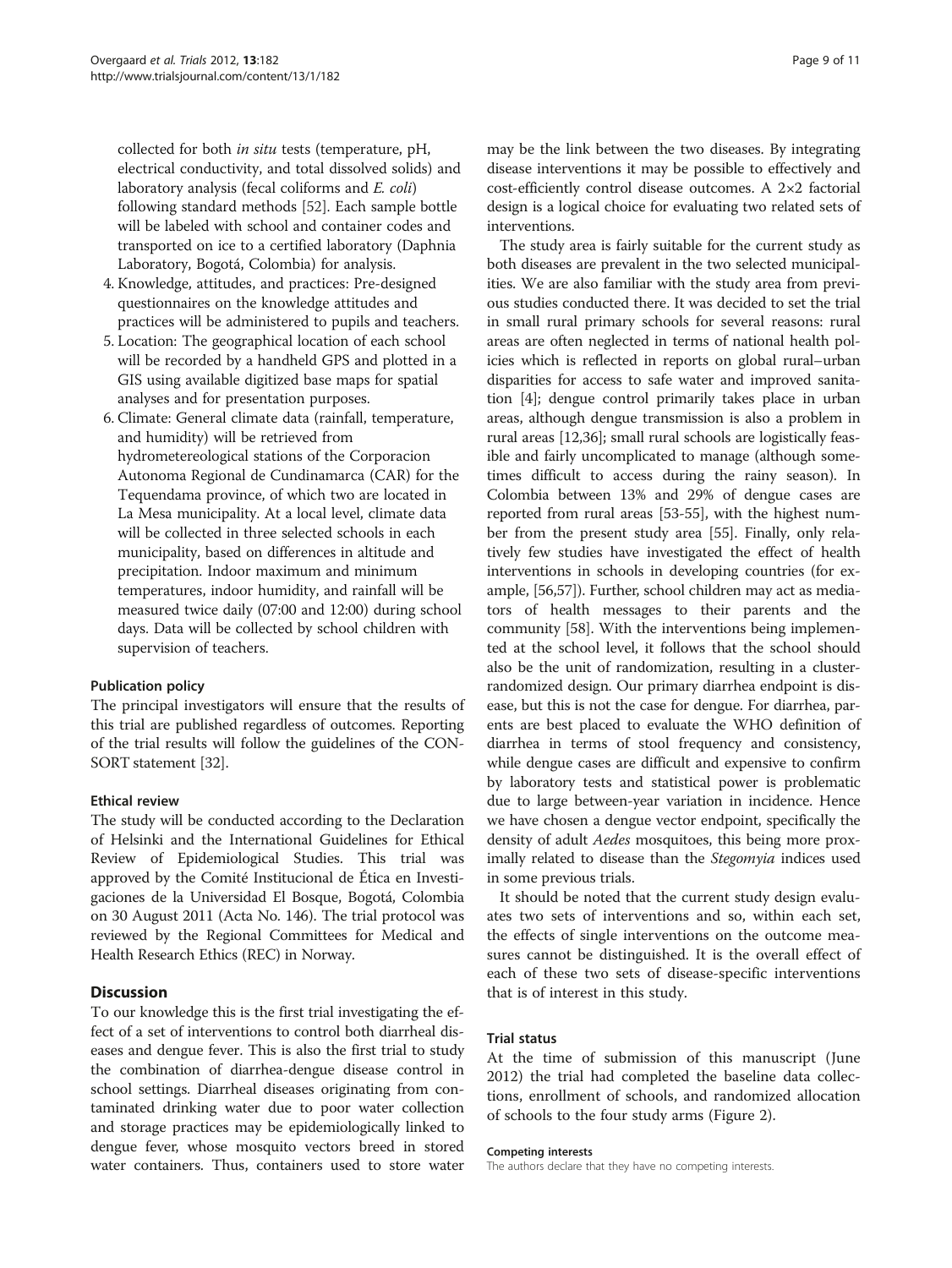#### <span id="page-9-0"></span>Authors' contributions

HJO and TAS, principal investigators, conceived and secured support for this project. All authors were involved in trial design. HJO wrote the first draft of this manuscript. NA wrote the sections on sample size calculations. All authors contributed to revisions of the manuscript, have read and approved the final version for publication, and take public responsibility for its content.

#### Acknowledgements

This trial is funded by the Research Council of Norway (grant ref. no. 201349) and the Lazos de Calandaima Foundation. The Research Council of Norway grant fully funds DS, and partly funds HJO, TAS, RS, AL, MIM, JFJ, SV, VAO, and NA. NA is also supported financially by United Kingdom Medical Research Council grant number G7508177 to the Tropical Epidemiology Group. We acknowledge the donations of filters by Oxfam; insecticide treated curtains by Bayer CropScience in France, Costa Rica, and Colombia; and pyriproxyfen by Vector and Pest Management LTDA, Bogotá, Colombia. We also thank the mayors and the people of La Mesa and Anapoima. We gratefully acknowledge the support and assistance of Dr. Miguel Otero, Director of Research, Universidad El Bosque, Bogotá, Colombia.

#### Author details

<sup>1</sup>Department of Mathematical Sciences and Technology, Norwegian University of Life Sciences, Ås, Norway. <sup>2</sup>London School of Hygiene and Tropical Medicine, London, UK. <sup>3</sup>Instituto de Salud y Ambiente, Universidad El Bosque, Bogotá, Colombia. <sup>4</sup>Liverpool School of Tropical Medicine, Liverpool, UK.

#### Received: 14 June 2012 Accepted: 24 September 2012 Published: 3 October 2012

#### References

- 1. World Health Organization: Combating waterborne disease at the household level/International Network to Promote Household Water Treatment and Safe Storage. Geneva: WHO; 2007.
- 2. World Health Organization: Report of the Scientific Working Group on Dengue. Geneva: WHO; 2006. Special Programme for Research & Training in Tropical Diseases (TDR). UNICEF/UNDP/World Bank/WHO; 2007 (TDR/SWG/080).
- 3. World Health Organization: Water, Sanitation and Hygiene Links to Health, Facts and Figures – updated November 2004. Geneva: WHO; 2004 [[http://www.who.int/water\\_sanitation\\_health/publications/facts2004/en/\]](http://www.who.int/water_sanitation_health/publications/facts2004/en/).
- 4. World Health Organization/The United Nations Children's Fund: Progress on Drinking Water and Sanitation: 2012 Update. Geneva: WHO/UNICEF Joint Monitoring Programme for Water Supply and Sanitation (JMP); 2012.
- The United Nations Children's Fund/World Health Organizatio: Diarrhoea: Why children are still dying and what can be done. Geneva: UNICEF, New York/ WHO; 2009.
- World Health Organization: Guidelines for drinking-water quality. 4th edition. Geneva: WHO; 2011 [\[http://whqlibdoc.who.int/publications/2011/](http://whqlibdoc.who.int/publications/2011/9789241548151_eng.pdf) [9789241548151\\_eng.pdf](http://whqlibdoc.who.int/publications/2011/9789241548151_eng.pdf)].
- 7. Wright J, Gundry S, Conroy R: Household drinking water in developing countries: a systematic review of microbiological contamination between source and point-of-use. Trop Med Int Health 2004, 9:106–117.
- 8. Simmons CP, Farrar JJ, Nguyen vV, Wills B: Dengue. N Engl J Med 2012, 366:1423–1432.
- Dengue and severe dengue. Factsheet No. 117, revised Jan 2012 [[http://](http://www.who.int/mediacentre/factsheets/fs117/en/) [www.who.int/mediacentre/factsheets/fs117/en/](http://www.who.int/mediacentre/factsheets/fs117/en/) Accessed 14 June 2012].
- 10. World Health Organization, WHO ALERT: Prompt action needed on dengue. New Delhi: Press Release of the World Health Organization Southeast Asia Regional Office; 2007 [[http://www.searo.who.int/en/](http://www.searo.who.int/en/section316/section503/section2358_13463.htm) [section316/section503/section2358\\_13463.htm](http://www.searo.who.int/en/section316/section503/section2358_13463.htm)].
- 11. Gubler DJ: Dengue, urbanization and globalization: the unholy trinity of the 21(st) century. Trop Med Health 2011, Suppl 4:3-11.
- 12. Schmidt WP, Suzuki M, Thiem VD, White RG, Tsuzuki A, Yoshida LM, Yanai H, Haque U, le Tho H, Anh DD, Ariyoshi K: Population density, water supply, and the risk of dengue fever in Vietnam: cohort study and spatial analysis. PLoS Med 2011, 8:e1001082.
- 13. World Health Organization: Dengue Guidelines for diagnosis, treatment, prevention and control. Geneva: WHO; 2009.
- 14. Inter American Development Bank: Water and the Millennium Development Goals. Okinawa: IADB; 2005.
- 15. Pan American Health Organization: Health situation and trends summary. Washington, DC: PAHO; 2012 [\[http://www.paho.org/english/dd/ais/cp\\_170.](http://www.paho.org/english/dd/ais/cp_170.htm) [htm](http://www.paho.org/english/dd/ais/cp_170.htm)].
- 16. Defensor del Pueblo de Colombia al Congreso de la República: Colombia. Defensoría del Pueblo. Bogotá: Decimosexto Informe; 2009.
- 17. Pan American Health Organization: Vol. I-Regional. Washington, DC: PAHO; 2007.
- 18. Ministerio de la Protección Social, Universidad de Antioquia, Facultad Nacional de Salud Pública: Análisis de la situación de salud en Colombia 2002–2007. Bogotá: Tomo IV "Situación de salud de la infancia"; 2010 [\[http://](http://www.minproteccionsocial.gov.co/Documentos%20y%20Publicaciones/ASIS-Tomo%20IV--Situaci%C3%B3n%20de%20salud%20de%20la%20infancia.pdf) [www.minproteccionsocial.gov.co/Documentos%20y%20Publicaciones/ASIS-](http://www.minproteccionsocial.gov.co/Documentos%20y%20Publicaciones/ASIS-Tomo%20IV--Situaci%C3%B3n%20de%20salud%20de%20la%20infancia.pdf)Tomo%20IV–[Situaci%C3%B3n%20de%20salud%20de%20la%20infancia.pdf\]](http://www.minproteccionsocial.gov.co/Documentos%20y%20Publicaciones/ASIS-Tomo%20IV--Situaci%C3%B3n%20de%20salud%20de%20la%20infancia.pdf).
- 19. Profamilia Colombia: Encuestas Nacionales de Demografia y Salud (ENDS). Bogotá:; 2010 [\[http://www.profamilia.org.co/encuestas/Profamilia/Profamilia/](http://www.profamilia.org.co/encuestas/Profamilia/Profamilia/images/stories/PDF-capitulos/Capitulo-10.pdf) [images/stories/PDF-capitulos/Capitulo-10.pdf\]](http://www.profamilia.org.co/encuestas/Profamilia/Profamilia/images/stories/PDF-capitulos/Capitulo-10.pdf).
- 20. Méndez F, Barreto M, Arias J, Rengifo G, Muñoz J, Burbano M, Parra B: Human and mosquito infections by dengue viruses during and after epidemics in a dengue-endemic region of Colombia. Am J Trop Med Hyg 2006, 74:678–683.
- 21. Cuellar-Jimenez ME, Velasquez-Escobar OL, Gonzalez-Obando R, Morales-Reichmann CA: Detection of Aedes albopictus (Skuse) (Diptera: Culicidae) in the city of Cali, Valle del Cauca, Colombia. Biomedica 2007, 27:273–279.
- 22. World Health Organization: WHOPES-recommended compounds and formulations for control of mosquito larvae. Geneva: WHO Pesticides Evaluation Scheme (WHOPES); 2011 [[http://www.who.int/whopes/](http://www.who.int/whopes/Mosquito_Larvicides_sep_2011.pdf) [Mosquito\\_Larvicides\\_sep\\_2011.pdf](http://www.who.int/whopes/Mosquito_Larvicides_sep_2011.pdf)].
- 23. Suárez MF, González R, Morales C: Temefos resistance to Aedes aegypti in Cali. Colombia. Am J Trop Med Hyg 1996, 55:257.
- 24. Santacoloma L, Brochero H, Chavez B: Estado de la susceptibilidad a insecticidas de Aedes aegypti en cinco departamentos de Colombia. In Memorias XIII Congreso Colombiano de Parasitología y Medicina Tropical, Biomédica, Volume 27 2007:175.
- 25. Rey G: Determinación de los grados de resistencia al insecticida temefos en poblaciones de Aedes aegypti (L) 1762, (Diptera: Culicidae) y su implicación en la eficacia del insecticida en los departamentos de Cauca, La Guajira, Cundinamarca, y Atlántico. Maestria en Infecciones y Salud en el Trópico. Bogotá, Colombia: Facultad de Medicina, Universidad Nacional de Colombia; 2011.
- 26. Barrera R, Avila J, Gonzalez-Tellez S: Unreliable supply of potable water and elevated Aedes aegypti larval indices: a causal relationship? J Am Mosq Control Assoc 1993, 9:189–195.
- 27. Barrera R, Navarro JC, Mora JD, Dominguez D, Gonzalez J: Public service deficiencies and Aedes aegypti breeding sites in Venezuela. Bull Pan Am Health Organ 1995, 29:193–205.
- 28. Romero-Vivas C, Arango-Padilla P, Falconar A: Pupal-productivity surveys to identify the key container habitats of Aedes aegypti (L.) in Barranquilla, the principal seaport of Colombia. Ann Trop Med Parasitol 2006, 100:S87–S95.
- 29. Romero-Vivas CM, Wheeler JG, Falconar AK: An inexpensive intervention for the control of larval Aedes aegypti assessed by an improved method of surveillance and analysis. J Am Mosq Control Assoc 2002, 18:40-46.
- 30. Tinker M, Olano V: Ecología del Aedes aegypti en un pueblo de Colombia, Sur América. Biomedica 1993, 13:5–14.
- 31. Universidad El Bosque: Estudio comparativo, bajo condiciones controladas de laboratorio de 2 modelos de filtros caseros para el tratamiento de agua y el seguimiento de su funcionamiento en campo. Bogotá: Instituto Salud y Ambiente; 2009.
- 32. Campbell MK, Elbourne DR, Altman DG: CONSORT statement: extension to cluster randomised trials. BMJ 2004, 328:702–708.
- 33. Matiz MI: Environmental conditions of the rural schools and the relation to pupil's in a municipality from Colombia. In World Water Week. Stockholm: SIWI; 2007.
- 34. Cabezas L, Salas S, Matiz MI, Jaramillo JF, Sarmiento D, Olano V: Residuos sólidos como criaderos potenciales de Aedes aegypti en escuelas y viviendas aledañas en el área rural del municipio de Apulo, Cundinamarca (XV Congreso Colombiano de Parasitología y Medicina Tropical). Biomedica 2011, Suppl 3:25.
- 35. Olano V, Vargas S, Matiz MI, Jaramillo JF: Olano V, Vargas S, Matiz MI, Jaramillo JF: Distribución de Aedes aegypti y casos probables de dengue en el área rural del municipio de Anapoima, Cundinamarca. In XV